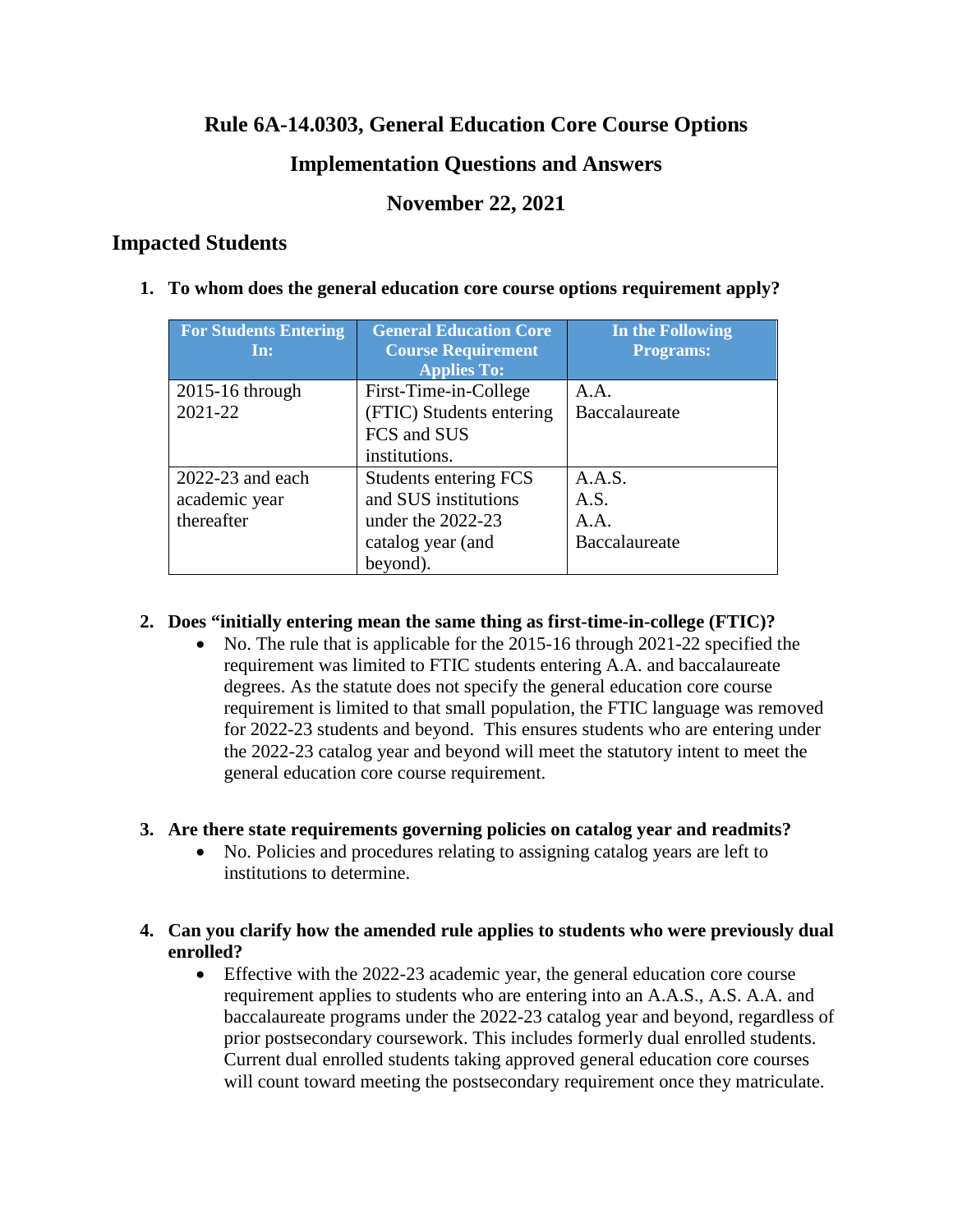- **5. Can you clarify how the amended rule applies to transfer students as well as out-ofstate students?** 
	- Effective with the 2022-23 academic year, the general education core course requirement applies to students who are entering into an A.A.S., A.S. A.A. and baccalaureate programs under the 2022-23 catalog year and beyond, regardless of prior postsecondary coursework. This includes transfer students, students entering with prior postsecondary coursework and students from out-of-state.

#### **General Education Core Course Requirements**

- **6. Please clarify, under 6A-14.0303, A.A.S. and A.S. degree seeking students must complete at least one course from each of the GE subject areas?** 
	- Yes. Effective with the 2022-23 academic year, students must complete at least one course, as identified in the rule, for each of the General Education Core subject areas. Institutions not currently requiring students to complete one course in each of the five subject areas will be required to update their general education core requirements.

#### **7. Do institutions have the authority to make substitutions for the core courses identified in rule 6A-14.0303?**

• The rule does provide authority for local institutions to grant a substitution or modification to the courses listed in the rule for eligible disabled students, subject to Rule 6A-10.041, F.A.C. In addition the rule provides the following:

Any student who successfully completes a course with an ENC prefix for which ENC X101 is an immediate prerequisite shall be considered to have completed the communication core.

 Any student who successfully completes a mathematics course for which one (1) of the general education core course options in mathematics is an immediate prerequisite shall be considered to have completed the mathematics core.

 Any student who successfully completes a natural science course for which one (1) of the general education core course options in natural science is an immediate prerequisite shall be considered to have completed the natural science core.

#### 8. **Will any courses be added to the General Education Core Course Options identified in the rule?**

• For purposes of planning for the 2022-23 implementation, institutions should refer to the current list of courses identified as meeting the General Education Core requirements. We will continue to evaluate the courses and work with institutions to determine if new General Education Core Courses need to be identified in the future. Should it be determined that amendments to the identified courses are necessary, the department will work in conjunction with the State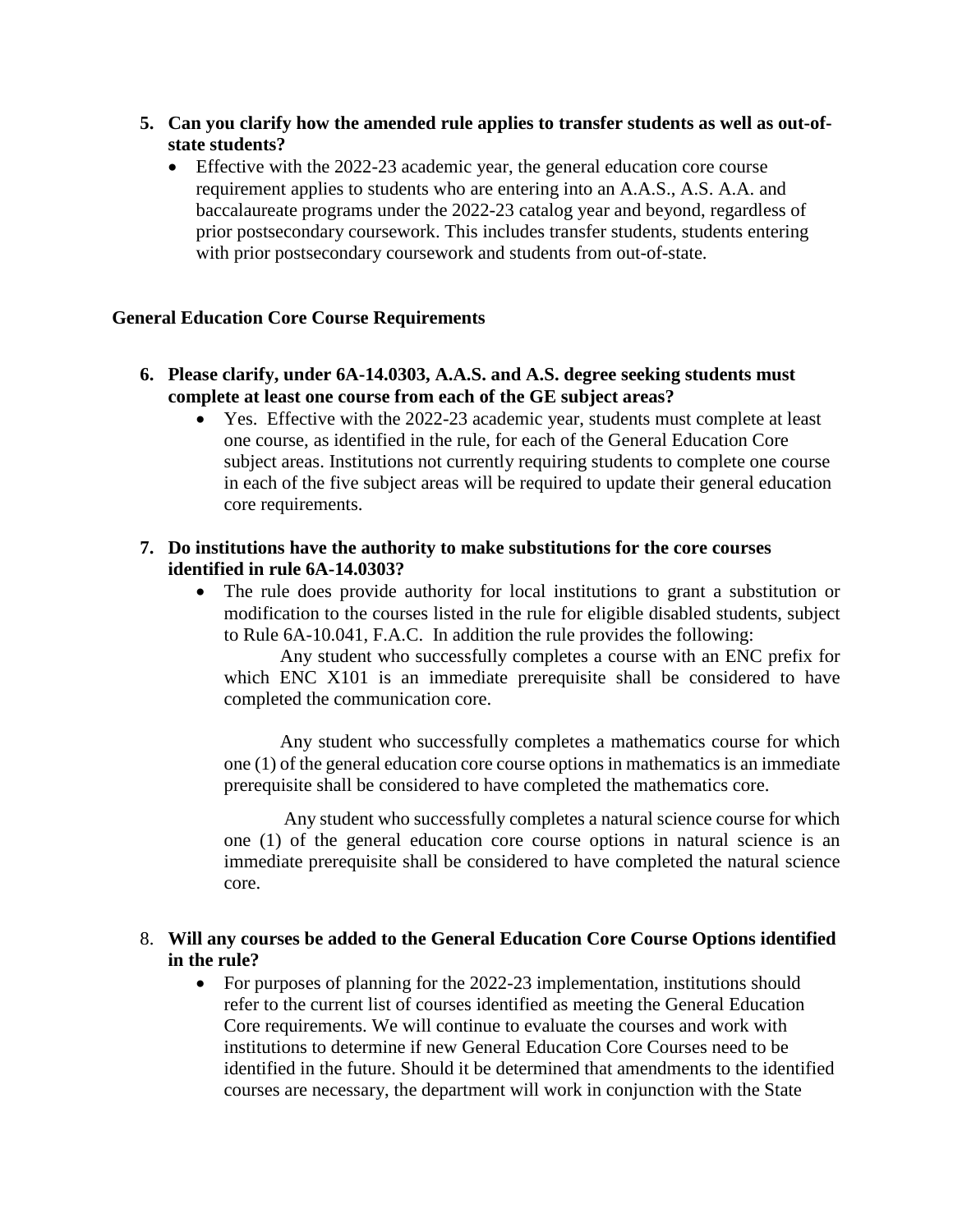University System and follow the process established in Section (s.) 1007.25, Florida Statutes (F.S.), and appoint faculty committees to identify additional courses for inclusion.

- **9. How will this change impact a student's ability to transfer to a baccalaureate program after completing their Associate in Science (A.S.) degree?** 
	- Baccalaureate program students are currently required to meet this requirement. The addition of this requirement to the A.S. program is beneficial to the student in that it eliminates the student's need to meet this requirement after they enroll at an State University System institution or in an upper division program at an FCS institution.
- **10. As per subsection (1)(f), course titles can differ but course numbers must be as per subsections (1)a-e. Is that correct?** 
	- Correct. Institutions may offer courses using different course titles, but only the course numbers identified are considered General Education Core.
- **11. For students completing a Natural Science Core course that is not lab-based, will the student still need to complete a Natural Science lab class that may or may not be a core course?**
	- General Education Core Course options do not include a lab requirement at this time.
- 12. **Can you clarify how articulated acceleration mechanisms relate to the GE Core?** 
	- Students may receive credit for General Education Core Courses through various acceleration mechanisms including credit-by-examination equivalencies. Institutions must recognize credit earned through an acceleration mechanism in Section 1007.27, F.S., as meeting the related general education core course requirement. Institutions may refer to the Articulation Coordinating Committee's Credit-by-Examination Equivalencies list to determine which acceleration options meet General Education Core Course requirements.

## **Frameworks and Standards:**

### **13. Will the program length associated with state curriculum frameworks for A.A.S. and A.S. degree programs be altered in 2022-23 as a result of this statutory change?**

• No. The standard program length associated with the state curriculum frameworks will not be altered because the minimum number of general education courses (15) required for each A.A.S. or A.S. degree has not changed. The statutory and associated rule change is limited to the general education component that comprises each AAS and AS program of study offered by an institution. HB 1507 modified s. 1007.25, F.S., to amend requirements for students completing an A.A.S. or A.S. degree and requires students entering a technical education degree program in the 2022-2023 academic year, and thereafter, to complete at least one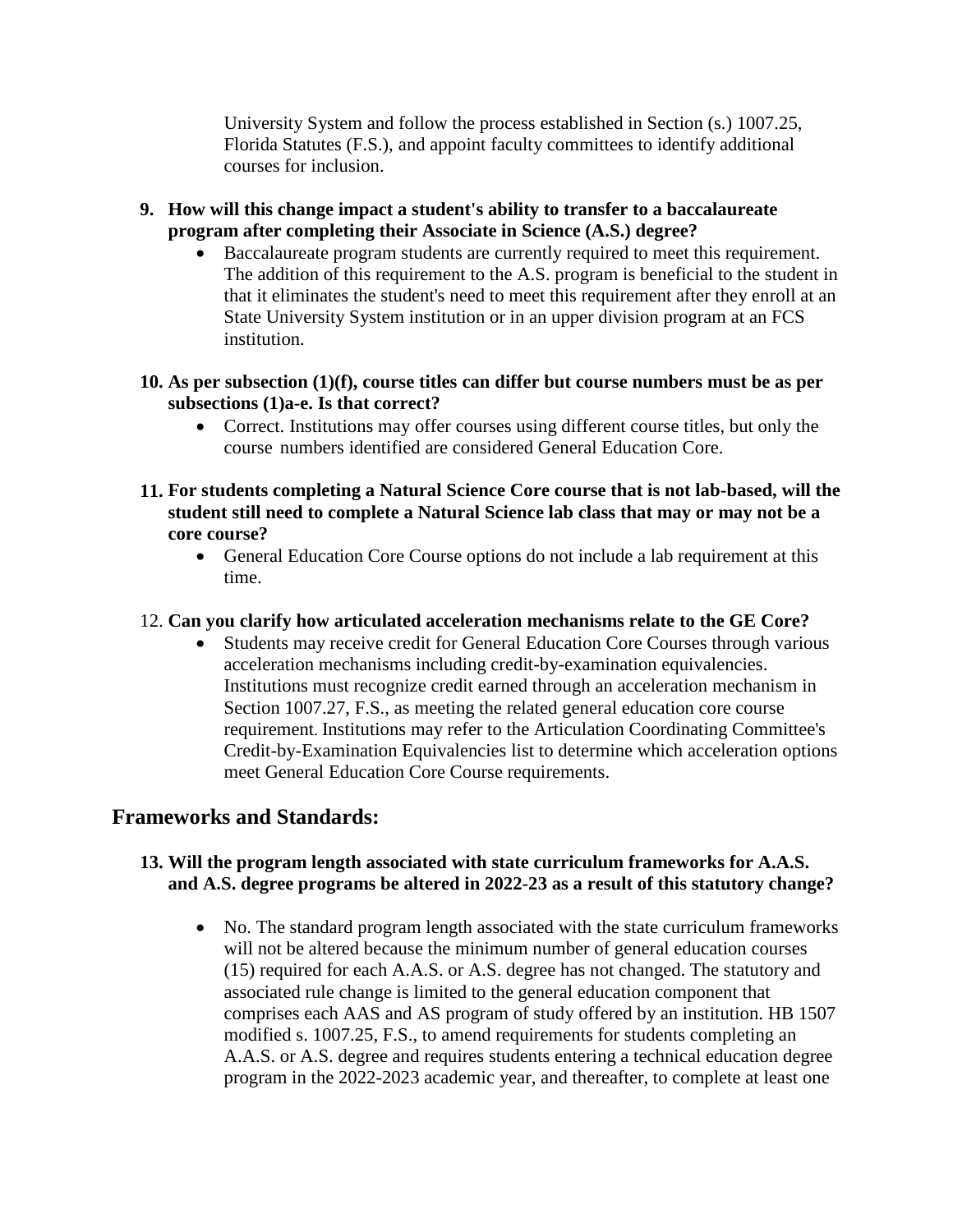identified core course in each subject area as part of the general education course requirements before a degree is awarded.

### **14. Do institutions have local discretion to exceed the program length in the frameworks?**

• Lower division career and technical education programs/curriculum frameworks (career certificate, applied technology diploma, college credit certificate, A.A.S. degree and A.S. degree) are adopted by the State Board of Education on an annual basis as part of rule 6A-6.6.0571, Florida Administrative Code (F.A.C.). In addition to the adoption of the program learning outcomes (program standards and benchmarks), each program has an adopted standard program length, which may not be exceeded irrespective of the program type.

### **15. How will this new rule impact financial aid?**

• As the standard program length for curriculum frameworks will not be altered, this would not affect financial aid disbursements for such programs.

### **16. Can the standard program length of frameworks be reviewed during the program review cycle to allow for an increase in hours in order to accommodate this statutory change?**

• Please note that the minimum number of general education courses (15) required for each A.A.S. or A.S. degree has not changed. As institutions are not being asked to increase the total number of general education courses offerings beyond the minimum, this statutory change does not necessitate a deviation in the standard program length identified in the frameworks.

## **Civic Literacy**

- **17. What is the relationship between changes to general education core courses and updates to the civic literacy competency requirement as it relates to A.A.S. and A.S. degree seeking students?** 
	- The Department anticipates entering into rule development for rule 6A-10.02413 F.A.C. Civic Literacy Competency in spring 2022 to add the civic literacy requirement as a condition of A.S./A.A.S. degree completion to coincide with general education changes from HB 1507, which will be effective for students entering under the 2022-23 catalog year and beyond.

As institutions are modifying their course sequencing and curricula to align with general education core courses, they are encouraged to consider the civic literacy course requirement, which can be fulfilled through POSX041 American Government or AMHX020 Introductory Survey Since 1877. This would fulfill the general education core course requirement for social sciences and the course requirement for civic literacy.